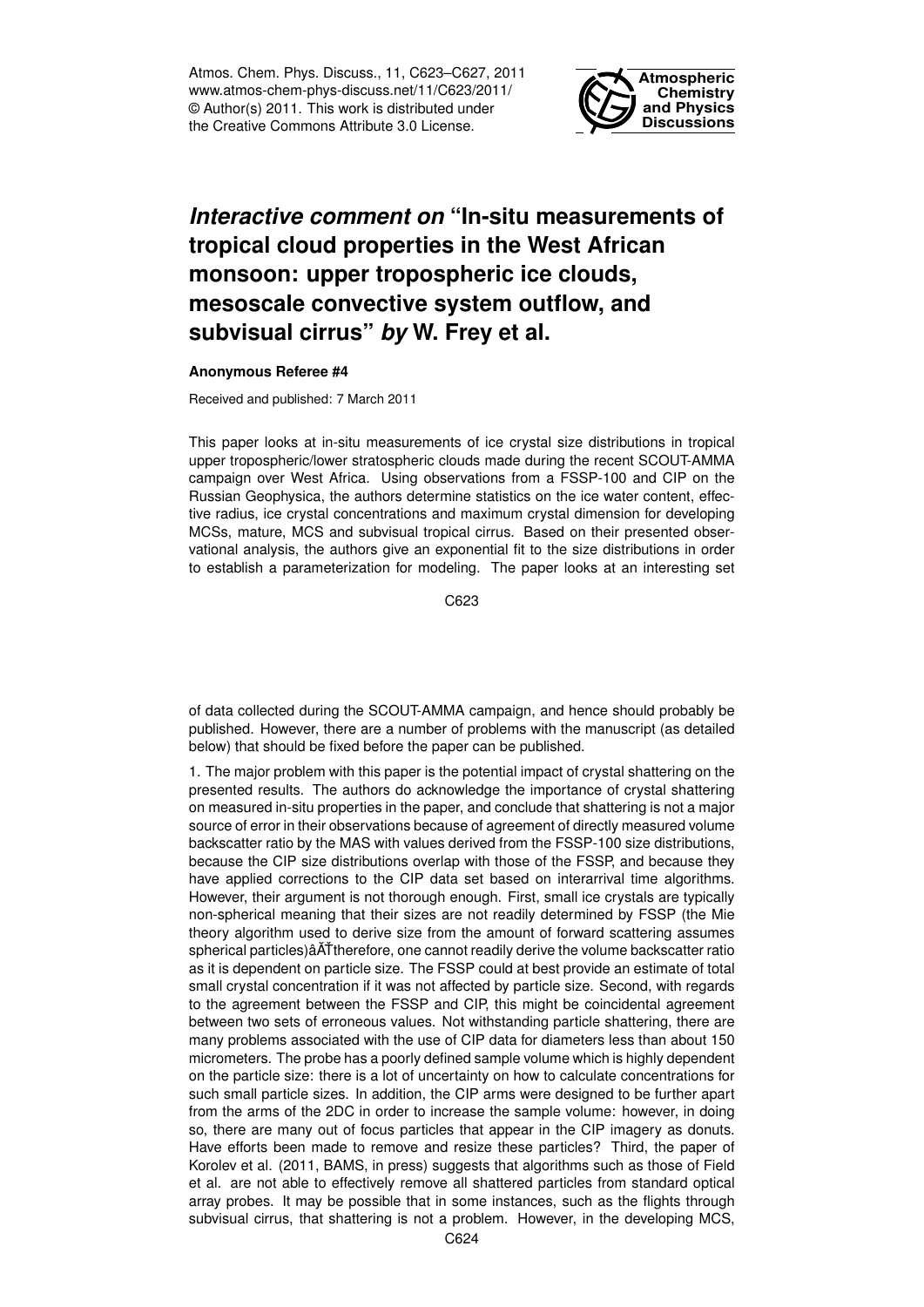with maximum particle sizes of 1.5 mm, shattering most likely would be a problem. If the authors were able to do some more thorough analysis to show definitely where shattering is a problem and where the data can be trusted, it might be possible to retain some of the data analysis in this paper (e.g., type of analysis found in Jensen et al. 2009 and Heymsfield et al. 2007 looking at how small crystal numbers are impacted by other factors). This is a very important issue as it is critically important that no more misleading scientific manuscripts on ice crystal size distributions be published until this small crystal shattering issue can be resolved. For instance, it may be that the 2DS probe is required to make observations in the size range that are required to examine size distributions in subvisual cirrus. If this is indeed the case, this paper should not be published. If it can be demonstrated that the FSSP/CIP do capture all the data in the range from about 5-200 micrometers, then this paper would be acceptable for publication.

2. The paper analyzes 117 ice particle size distributions in the vicinity of MCSs, and based on these measurements develop a parameterization for modeling. This is not a statistically significant sample upon which a modeling parameterization can be developed. The authors, in fact, demonstrate this by showing that their data differ from some data that were obtained in other locations around the world. While it is acceptable to fit a function to the measured data for ease of comparing with other data sets, this should not be advertised as a parameterization unless a more statistically significant set of data are available.

3. The basis for determining the temporal averaging for the measured size distributions is unclear. It is also unclear whether the authors have used a statistically significant set of data for each of the analyzed size distributions. Hallett 2003 describes a technique for ensuring that a large enough volume has been sampled to determine the number concentration for particles of each bin size. The authors should refer to this paper to ensure they are using significantly significant samples of data, especially for the small ice water contents where longer averaging periods are required (Hallett, J., 2003:

C625

Measurement in the atmosphere. Handbook of Weather, climate and water: dynamics, climate, physical meteorology weather systems and measurements, T.D. Potter and B.R. Colman, Eds., John Wiley and Sons, 711-720.) I am especially concerned with the statement on page 10 where the authors state "two second averages have been calculated for the CIP data." This is not sufficient time to obtain a statistically significant sample of data. Later on (page 15) the authors state that the "measurements were performed with averaging times of 10-20 s resulting in good counting statistics for the majority of cases." The authors need to clarify how they choose which averaging time (2, 10 or 20 s) and how they determined that they got good counting statistics for these cases.

Specific Comments:

Page 6, "The formation of large sheets of SVCs . . . probably is a result of deposition freezing). This is speculation. Recommend removing from the manuscript.

Page 10, The ratio of the third moment to second moment of a size distribution is not a way that the effective radius is commonly defined. Typically effective radius for ice particles is proportional to mass content divided by projected area or extinction.

Page 12, comments on comparing IWCs from in-situ hygrometer against the IWC from the size distribution. I don't see how such a test can show anything about the role of shattered particles for a couple of reasons. First, there is a lot of ambiguity on how to estimate a three-dimensional volume or mass from a two-dimensional projected image of an particle. Past studies have shown that such uncertainties can cause variations by a factor of up to 5 in estimated mass. There is no information included on how mass is estimated from the size distributions (and there are a number of different techniques in the literature for doing this). Second, the size ranges where shattering is expected to make an impact on the ice crystal size distributions do not typically make large contributions to the total mass (they make much larger contributions to the total number and area). It would be much better to look at a bulk measure of extinction for investigations